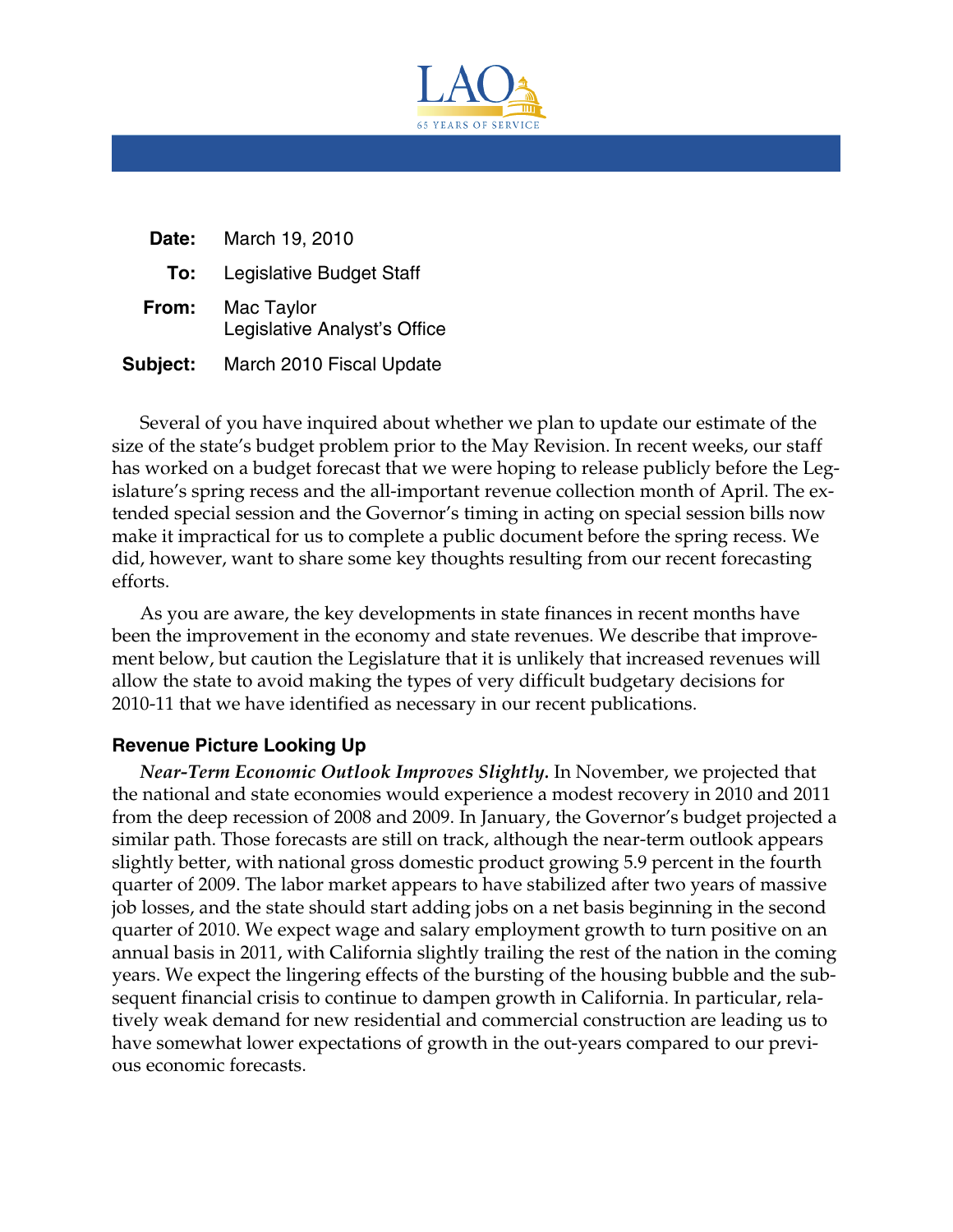*Revenues Better Than Expected.* Consistent with the near-term improvement in the economic outlook, we now expect that state revenues will be somewhat higher than estimated in the *2010-11 Governor's Budget* and our November 2009 fiscal forecast. Specifically, we project that current-law revenues will be about \$2 billion higher than indicated in the Governor's budget for the three fiscal years 2008-09, 2009-10, and 2010-11 combined. (Our new outlook represents over \$4 billion more revenue than indicated in our November forecast for the three fiscal years combined.) In particular, we foresee sales and use tax revenues rising above the levels assumed by the administration as consumers begin to spend again after three straight fiscal years of declines in taxable sales (through 2009-10).

*combined* , there would have to be a modest reversal of the current-year revenue trend *Evaluating Recent Cash Receipts.* Cash receipts have been particularly strong from December through February this year—pushing revenues \$2 billion above the administration's monthly projections in the current fiscal year alone. Since our models are indicating an increase above the administration of \$2 billion over the three fiscal years during the final four months of 2009-10 for our projections to be on track. We are concerned that the higher monthly revenue levels are not entirely consistent with the underlying economic indicators. In addition, with several mechanisms adopted in the past two budgets designed to accelerate revenues, it may be that the timing of the state's cash collections now follows a different pattern than assumed in the Governor's budget.

At the same time, it is possible that recent revenue collections indicate a relative strength not yet reflected in our updated numbers. Accordingly, there is a significant potential for further upward revenue adjustments. The state still has roughly 40 percent of this year's revenues to collect in the year's final four months. As always, the strength of the state's crucial net income tax receipts in April will solidify the numbers for this year and help illuminate the likely revenue trend for the budget year. At the time of the May Revision, we will be in a better position to advise you on a reasonable level of revenue to assume for the 2010-11 budget.

*Over One-Half of the New Revenues May Have to Be Spent on Proposition 98.* In considering how new revenues may affect the size of the state's budget problem, it is important to keep in mind that a large portion of each additional dollar in new state revenues will be required to go to current-law Proposition 98 school funding obligations. Specifically, we estimate that up to about 60 percent of the newly identified revenues above our current forecast will be required to go to these Proposition 98 obligations. While this helps schools, it means that "new" revenues provide much less budgetary solution than on first blush.

## **Expenditure Trends Mixed**

*Various Expenditure Changes Since Our November Forecast.* As described above, we now estimate that current-law revenues will be over \$4 billion higher for 2008-09,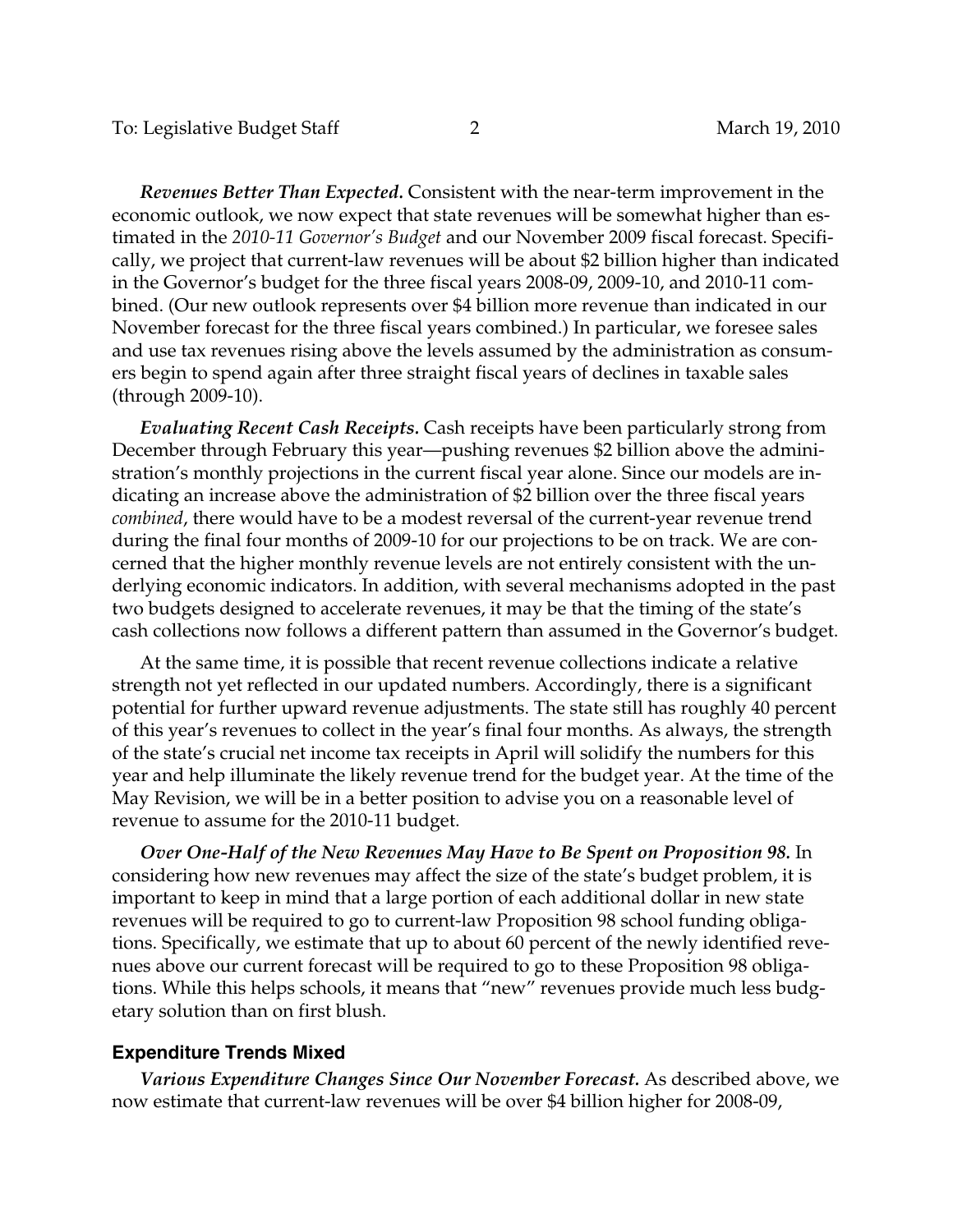2009-10, and 2010-11 combined, as compared to those projected in our November 2009 fiscal forecast. We have also reviewed current-law 2009-10 and 2010-11 General Fund spending. Our view is that General Fund expenditures for these fiscal years will be about \$2 billion higher than we estimated in November—driven principally by (1) higher Proposition 98 spending obligations connected with the higher revenues, (2) higher spending due largely to court cases in the social services area, (3) lower spending in Medi-Cal due to a recent announcement of \$680 million in one-time state relief from Medicare Part D "clawback" payments, (4) lower spending due to special session bills approved by the Governor, and (5) various other estimating differences which, on net, lower spending. Considering both updated revenue and expenditure trends, we estimate that the 2010-11 budget problem yet to be resolved by the Legislature is around \$2 billion less than the \$20.7 billion we estimated in November. This places the 2010-11 budget problem at around \$19 billion—roughly the same as that indicated by the Governor in his January 2010 budget proposal.

## **Possible Fiscal Developments in the Coming Weeks**

Below we discuss three key issues that will help define the size of the budget problem the Legislature will face after the May Revision.

*What If Agreement Can Be Reached on a Gas Tax Swap?* We estimate that the version of the swap approved by the Legislature would have reduced the 2010-11 budget problem by almost \$2 billion—split between (1) reductions in transportation-related debt service costs for the General Fund and (2) reductions in current-law Proposition 98 funding obligations. (Under current law, we project that Proposition 98 will be in Test 2 in 2010-11, making the "Test 1 hold harmless" language approved as part of the gas tax swap not applicable.)

*What If the Federal Government Sends More Funds to California?* As we noted in our January 2010 publication, *Overview of the Governor's Budget*, we do not believe it would be prudent for the Legislature to pass a budget this year that assumes that the federal government will provide \$6.9 billion in funding that can be used to address the state's budget problem, as the Governor proposed. There is, however, active discussion in Washington of several funding increases that could improve California's bottom line in 2010-11. While the federal government's strained finances are complicating these discussions, it still appears possible that somewhere around \$3 billion more in federal funding could be forthcoming for various health and social services programs. (As noted above, our expenditure outlook already assumes receipt of the \$680 million of Medicare Part D relief announced by the Governor on February 18.)

*What If Revenues Are Much Higher Than Now Forecast in April, May, and June?* As noted, we estimate that revenues over the three fiscal years will be higher than indicated in the Governor's budget by a combined \$2 billion. If, however, General Fund revenues come in even higher, we estimate that nearly 60 percent of these higher reve-